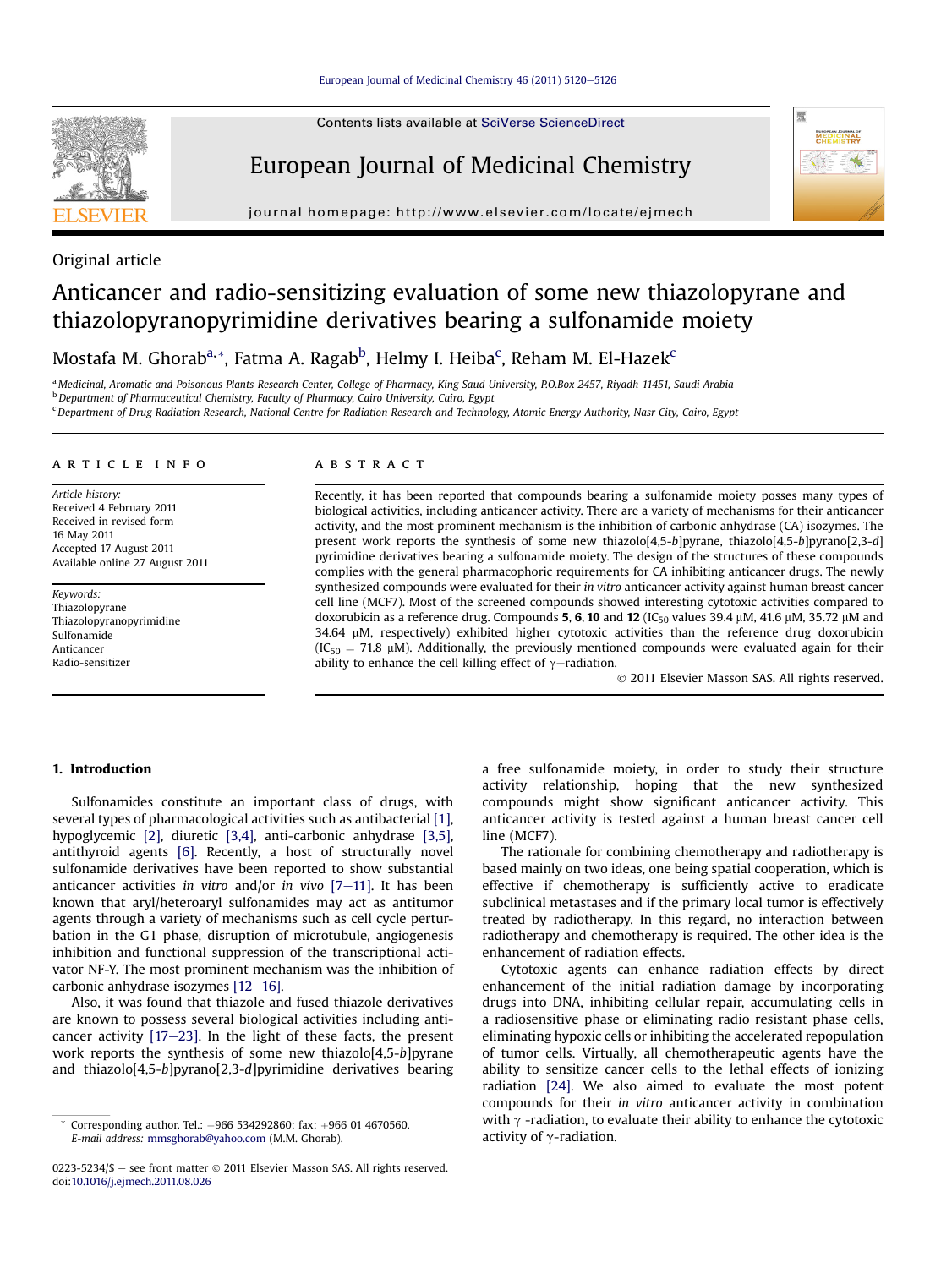#### 2. Discussion

# 2.1. Chemistry

The newly synthesized compounds were obtained starting with 4-(4-oxo-4,5-dihydrothiazol-2ylamino)benzenesulfonamide 3, which was prepared according to the reported procedure [\[25\],](#page-6-0) by refluxing the N-chloroacetyl derivative 2 with ammonium thiocyanate in ethanol, through intramolecular cyclization and elimination of 1 mol of ammonium chloride. Treatment of compound 3 with 2-(4-chlorobenzylidene) malononitrile 4 in ethanol containing a catalytic amount of piperidine, as a base catalyst, resulted in intramolecular cyclization affording the 5-amino-6-cyano-thiazolo [4,5-b]pyrane derivative 5. Structure of compound 5 was confirmed from its microanalytical and spectral data. IR spectrum of 5 exhibited bands at 3328, 3227, 3200  $\rm cm^{-1}$  for NH and NH<sub>2</sub>, and a band at 2193 cm $^{-1}$ for (C $\equiv$ N).  $^1$ H-NMR spectra in DMSO- $d_6$ revealed a singlet at 4.8 ppm for CH and also a singlet at 7.1 ppm for NH2 (Scheme 1).

The thiazolopyranopyrimidine derivative 6 was obtained by refluxing compound 5 in formic acid. This reaction proceeded via condensation followed by elimination of 2 mol of water. IR spectrum of compound 6 showed the absence of  $(C=N)$  band and the presence of band at 1709 cm<sup>-1</sup> corresponding to the (C=O).When compound 5 was refluxed in acetic anhydride for 20 min and 10 h, the monoacetyl derivative 7 and the diacetyl derivative 8 were obtained, respectively. Structures of compounds 7 and 8 were confirmed from their microanalytical and spectral data. <sup>1</sup>H-NMR spectrum of 7 in DMSO- $d_6$  was characterized by a singlet at 1.08 ppm (CH<sub>3</sub>). While, the <sup>1</sup>H-NMR spectrum of compound 8 revealed two singlets at 2.4 and 2.7 ppm (2CH3). Stirring of compound 5 in conc.  $H_2SO_4$  at room temperature for 6 h caused partial hydrolysis of the cyano group, yielding the carboxamide derivative 9. IR spectrum of carboxamide derivative 9 showed the absence of the  $(C=N)$  group and the presence of a band at 1680 cm<sup>-1</sup> corresponding to (C=O) group. Mass spectrum of 9

peak at 333 (100). Additionally, the pyrimido derivative 10 was obtained by the reaction of compound 5 with formamide, where intramolecular cyclization occurred through elimination of one molecule of water. IR spectrum of **10** revealed the absence of  $(C=N)$ band, which confirms the cyclization and the formation of the thiazolo[4,5-b]pyrano[2,3-d]pyrimidine system ([Scheme 2](#page-2-0)).

showed a molecular ion peak  $m/z$  at 478 [M<sup>+</sup>] (2.65), with a base

Treatment of compound 5 with aromatic aldehydes yielded the corresponding Schiff's bases 11 and 12. The structures of synthesized compounds 11 and 12 were supported from their microanalytical and spectral data.  $^1$ H-NMR spectrum in DMSO- $d_6$  of  $\bf 11$  and 12 revealed singlets at 9.6 and 9.9 ppm for  $(N=CH-)$ , respectively. Mass spectrum of 11 showed a molecular ion peak  $m/z$  at 548 [M<sup>+</sup>] (0.76), with a base peak at 77 (100). The reactivity of compound 5 toward sulphonyl chlorides in benzene containing a catalyatic amount of pyridine was also studied. Reaction of compound 5 with benzene sulphonylchloride and toluene sulphonylchloride afforded the sulfonamide derivatives 13 and 14, respectively. Mass spectrum of 13 showed a molecular ion peak  $m/z$  at 600 [M<sup>+</sup>] (5.91), with a base peak at 56 (100). <sup>1</sup>H-NMR spectrum in DMSO- $d_6$  of **14** showed singlet at 2.3 ppm for  $(CH_3)$  group ([Scheme 3](#page-2-0)).

Fusion of compound 5 with urea or thiourea, yielded the 6-oxoand 6-thioxo-thiazolo[4,5-b]pyrano[2,3-d]pyrimidine derivatives 15 and 16, respectively. IR spectra of compounds 15 and 16 revealed the absence of  $(C=N)$  band, and the presence of a band at 1650 cm<sup>-1</sup> for (C=O) for the 6-oxo- derivative **15**, and a band at 1250 cm<sup>-1</sup> corresponding to (C=S) for 6-thioxo- derivative 16. Mass spectrum of **16** showed a molecular ion peak  $m/z$  at 519 [M<sup>+</sup>] (10.00), with a base peak at 77 (100). While refluxing compound 5 with urea in the presence of sodium ethoxide as a catalyst yielded the ureido derivative 17. IR spectrum of compound 17 showed the presence of bands at 2201 cm<sup>-1</sup> for (C=N) and at 1728 cm<sup>-1</sup> for  $(C=0)$ . Also, stirring of compound 5 with chloroacetyl chloride in dimethylformamide at room temperature for 6 h, yielded the 2-chloroacetyl derivative 18. IR spectrum of compound 18 showed the presence of (C $\equiv$ N) band at 2204 cm $^{-1}$  and a band at 1653 cm $^{-1}$ for (C=O). <sup>1</sup>H-NMR spectrum in DMSO- $d_6$  revealed singlet at 4.2 ppm corresponding to (CH<sub>2</sub>Cl) group and a singlet at 8.2 ppm for the (NH) group ([Scheme 4\)](#page-3-0).

#### 2.2. In vitro anticancer screening

The newly synthesized compounds were evaluated for their in vitro cytotoxic activity against human breast cancer cell line, MCF7.

Doxorubicin, which is one of the most effective anticancer agents, was used as the reference drug in this study. The relationship between surviving fraction and drug concentration was plotted to obtain the survival curve of breast cancer cell line (MCF7). The response parameter calculated was the  $IC_{50}$  value, which corresponds to the concentration required for 50% inhibition of cell viability. [Table 1](#page-3-0) shows the in vitro cytotoxic activity of the synthesized compounds. Most of the synthesized compounds exhibited significant activity compared to the reference drug.

From the results in [Table 1,](#page-3-0) it was found that compound 12 with  $IC_{50}$  value 34.64  $µM$  was the most potent compound in this screening, and exhibited a higher cytotoxic activity when compared with the reference drug doxorubicin ( $IC_{50} = 71.8 \mu M$ ), followed by compounds 5, 6, 7, 9, 10, 11, 13, 16, 17 with  $IC_{50}$  values ranging from 35.79  $\mu$ M to 52.77  $\mu$ M which showed also better activity than doxorubicin. Compounds 8, 14 of IC<sub>50</sub> value (74.3  $\mu$ M, 71.74  $\mu$ M, respectively) are nearly as active as doxorubicin. While compound 15 of IC<sub>50</sub> value 84.13  $\mu$ M showed lower activity than that of the reference drug.

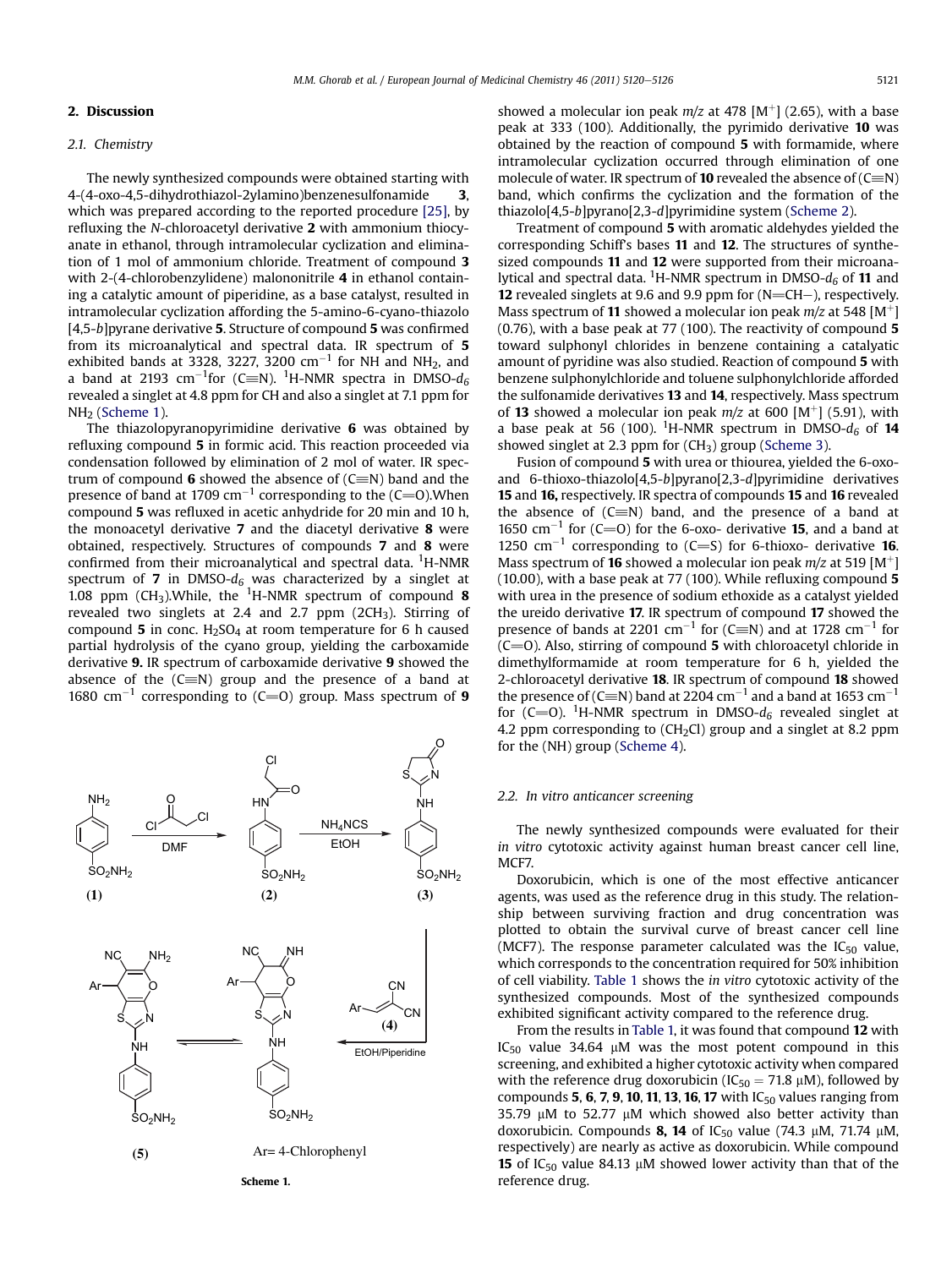<span id="page-2-0"></span>

#### 2.3. Radio-sensitizing evaluation

The ability of the most four active compounds, 5, 6, 10 and 12, to enhance the cell killing effect of  $\gamma$ -irradiation was studied. From the obtained results in [Table 1,](#page-3-0) compound 12 showed cytotoxic activity with IC<sub>50</sub> value of 34.64  $\mu$ M, when the cells were subjected to different concentrations of the compound alone. While when the cells were subjected to the same concentrations of compound 12, and irradiated with a single dose of  $\gamma$ -radiation at a dose level of 8 Gy, as shown in [Table 2,](#page-4-0) the  $IC_{50}$  value was synergistically decreased to 17.03  $\mu$ M ([Fig. 1](#page-4-0)).

Similarly, compounds 5, 6 and 10 showed  $IC_{50}$  values of 39.4, 41.6 and 35.72  $\mu$ M, respectively, when used alone ([Table 1\)](#page-3-0). The IC<sub>50</sub> values were decreased to 26.25, 28.41 and 23.68  $\mu$ M when the cells were treated with compound 5, 6 and 10 in combination with a single dose of  $\gamma$ -radiation at a dose level of 8 Gy ([Fig. 2, 3](#page-4-0) [and 4\)](#page-4-0).

# 3. Conclusion

We report here the synthesis of some new thiazolo[4,5-b]pyrane and thiazolo[4,5-b]pyrano[2,3-d]pyrimidine derivatives bearing a sulfonamide moiety. Most of these new compounds exhibited significant anticancer activity, when compared to doxorubicin as a reference drug. Moreover, the most four active compounds showed the ability to sensitize cancer cells to the lethal effects of ionizing radiation.

#### 4. Experimental

#### 4.1. Chemistry

Melting points are uncorrected and were determined on a Stuart melting point apparatus (Stuart Scientific, Redhill, UK). Elemental analysis (C, H, N) were performed on Perkin-Elmer 2400 analyzer

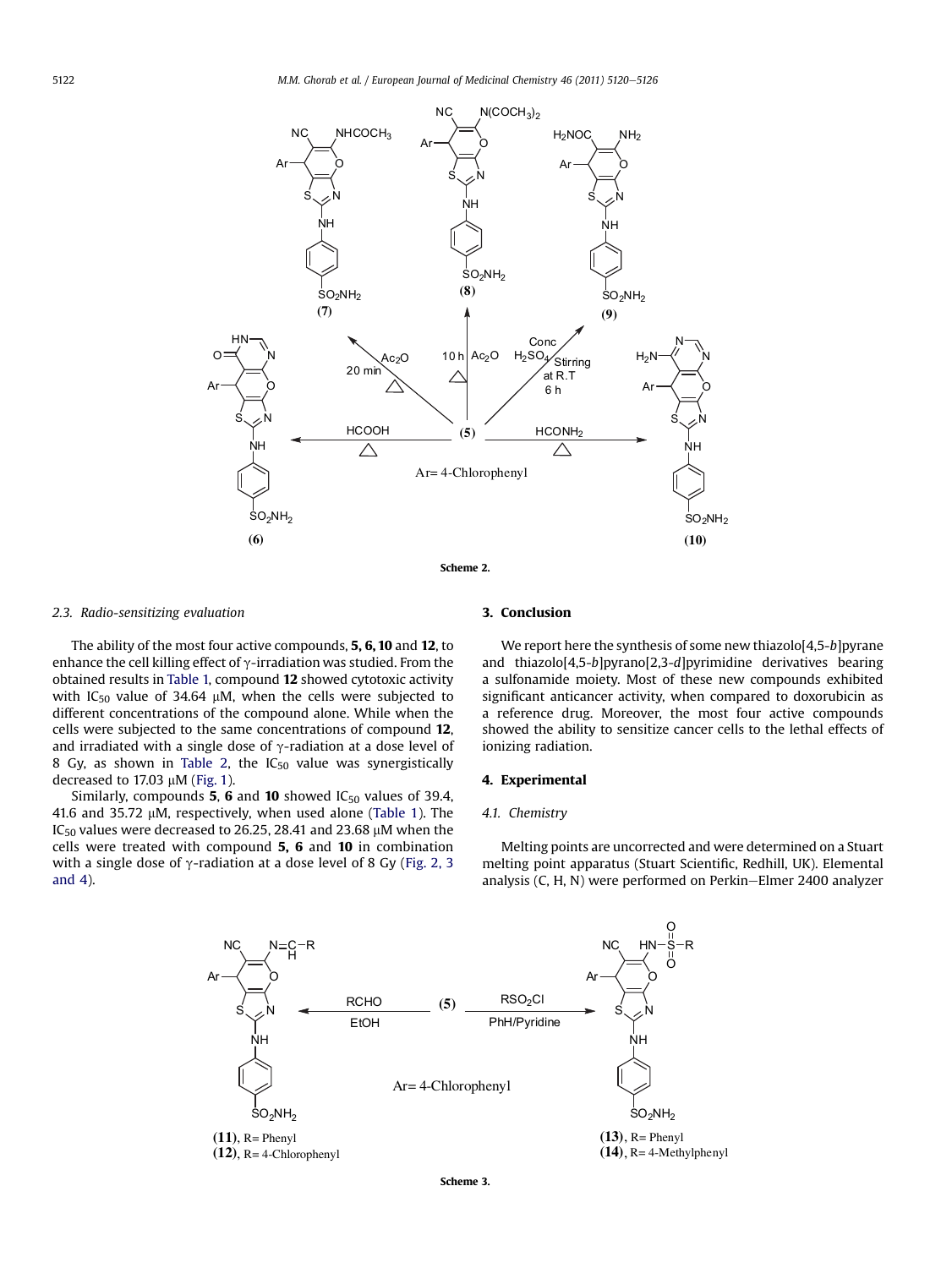<span id="page-3-0"></span>

Scheme 4.

(Perkin–Elmer, Norwalk, CT, USA) at the microanalytical laboratories of the Faculty of Science, Cairo University. All compounds were within  $\pm 0.4\%$  of the theoretical values. The IR spectra (KBr) were measured on Shimadzu IR 110 spectrophotometer (Shimadzu, Koyoto, Japan), <sup>1</sup>H-NMR spectra were obtained on a Bruker proton NMR-Avance 300 (300 MHz) (Bruker, Munich, Germany), in DMSO $d<sub>6</sub>$  as a solvent, using tetramethylsilane (TMS) as internal standard. Mass spectra were run on HP Model MS-5988 (Hewlett Packard, Palo, Alto, California, USA). All reactions were monitored by thin layer chromatograph (TLC) using precoated Aluminium sheets Silica gel Merck 60 F254 and were visualized by UV lamp (Merck, Darmstadt, Germany).

### 4.1.1. 4-(4-Oxo-4,5-dihydrothiazol-2-ylamino)benzenesulfonamide (3)

Prepared according to the reported procedure [\[25\]](#page-6-0).

4.1.2. 4-(5-Amino-7-(4-chlorophenyl)-6-cyano-7H- thiazolo[4,5-b] pyrane-2-yl amino)benzenesulfonamide (5)

A mixture of 4-(4-oxo-4, 5-dihydrothiazol-2-ylamino) benzenesulfonamide 3 (0.27 g, 0.001 mol) and 2-(4-chlorobenzylidene) malononitrile 4 (0.18 g, 0.001 mol) in ethanol (20 mL) containing 5 drops of piperidine was refluxed for 5 h. The reaction mixture was cooled then poured onto cold water, the obtained solid was crystallized from dioxane to give compound 5: yield, 77%; m.p. 200–202 °C; IR, (KBr, cm<sup>-1</sup>): 3328, 3227, 3200 (NH, NH<sub>2</sub>), 3058 (CH arom.), 2939, 2870 (CH aliph.), 2193 (C=N), 1626 (C=N), 1330, 1156  $(SO_2)$ . <sup>1</sup>H-NMR (DMSO-d<sub>6</sub>)  $\delta$ : 4.6 [s, 1H, NH, exchangeable with  $D_2O$ ], 4.8 [s, 1H, CH pyrane], 7.1 [s, 2H, NH<sub>2,</sub> exchangeable with D<sub>2</sub>O], 7.3–8.0 [m, 10H, ArH + SO<sub>2</sub>NH<sub>2</sub> exchangeable with D<sub>2</sub>O]. <sup>13</sup>C-NMR (DMSO- $d_6$ )  $\delta$ : 25.6, 56.8, 115.5, 117.5, 128.7, 129.1, 130.4, 131.3, 132.8, 143.7, 157.2, 170.2. MS m/z (%): 460  $[M^+]$  (11.95), 56 (100).Anal. Calcd. For C<sub>19</sub>H<sub>14</sub>ClN<sub>5</sub>O<sub>3</sub>S<sub>2</sub>

#### Table 1

| In vitro anticancer screening of the synthesized compounds against human breast cell line (MCF7). |  |
|---------------------------------------------------------------------------------------------------|--|
|---------------------------------------------------------------------------------------------------|--|

| Compound           |                                                  | Compound Concentration (µM) |                  |                  |       |  |
|--------------------|--------------------------------------------------|-----------------------------|------------------|------------------|-------|--|
|                    | 10                                               | 25                          | 50               | 100              |       |  |
|                    | Surviving Fraction (Means $\pm$ SE) <sup>a</sup> |                             |                  |                  |       |  |
| <b>Doxorubicin</b> | $0.721 \pm 0.02$                                 | $0.546 \pm 0.02$            | $0.461 \pm 0.01$ | $0.494 \pm 0.03$ | 71.8  |  |
| 5                  | $0.848 \pm 0.03$                                 | $0.360 \pm 0.01$            | $0.168 \pm 0.01$ | $0.214 \pm 0.01$ | 39.4  |  |
| 6                  | $0.794 \pm 0.01$                                 | $0.515 \pm 0.03$            | $0.204 \pm 0.01$ | $0.175 \pm 0.01$ | 41.6  |  |
|                    | $0.801 + 0.01$                                   | $0.447 \pm 0.01$            | $0.183 \pm 0.01$ | $0.252 \pm 0.01$ | 41.91 |  |
| 8                  | $0.913 \pm 0.01$                                 | $0.511 \pm 0.02$            | $0.234 \pm 0.01$ | $0.617 \pm 0.03$ | 74.3  |  |
| 9                  | $0.815 \pm 0.02$                                 | $0.499 \pm 0.02$            | $0.169 \pm 0.01$ | $0.210 + 0.01$   | 41.8  |  |
| 10                 | $0.62 \pm 0.03$                                  | $0.454 \pm 0.02$            | $0.186 \pm 0.01$ | $0.207 \pm 0.01$ | 35.79 |  |
| 11                 | $0.93 \pm 0.04$                                  | $0.206 \pm 0.01$            | $0.295 \pm 0.01$ | $0.324 \pm 0.01$ | 45.22 |  |
| 12                 | $0.634 + 0.02$                                   | $0.240 \pm 0.01$            | $0.257 + 0.01$   | $0.304 + 0.01$   | 34.64 |  |
| 13                 | $0.697 \pm 0.02$                                 | $0.492 \pm 0.02$            | $0.239 \pm 0.01$ | $0.361 \pm 0.01$ | 47.46 |  |
| 14                 | $0.92 \pm 0.05$                                  | $0.52 \pm 0.02$             | $0.2 \pm 0.01$   | $0.6 \pm 0.03$   | 71.74 |  |
| 15                 | $0.9 \pm 0.02$                                   | $0.56 \pm 0.01$             | $0.265 \pm 0.01$ | $0.654 \pm 0.02$ | 84.13 |  |
| 16                 | $0.814 + 0.04$                                   | $0.639 + 0.04$              | $0.241 + 0.01$   | $0.325 + 0.02$   | 52.77 |  |
| 17                 | $0.701 \pm 0.04$                                 | $0.717 \pm 0.02$            | $0.309 \pm 0.01$ | $0.228 \pm 0.01$ | 49.80 |  |
| 18                 | $0.702 \pm 0.03$                                 | $0.531 \pm 0.01$            | $0.25 \pm 0.01$  | $0.252 \pm 0.01$ | 43.75 |  |

Each value is the mean of three values  $\pm$  Standard Error.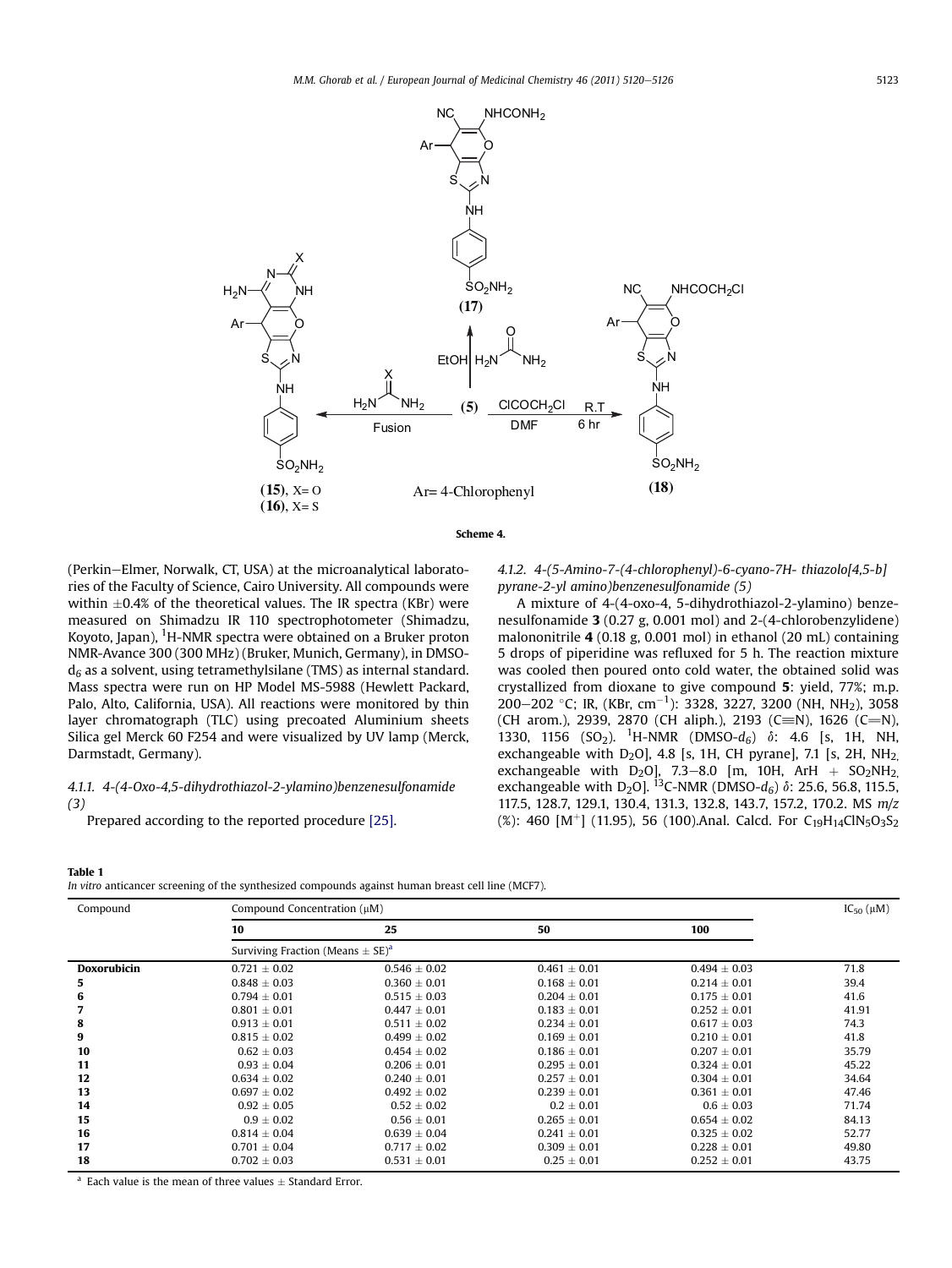| Compd. no. | Control                                          | Irradiated (8 Gy)      | Compound Concentration ( $\mu$ M) + Irradiation (8 Gy) |                  |                        |                        | $IC_{50}(\mu M)$ |
|------------|--------------------------------------------------|------------------------|--------------------------------------------------------|------------------|------------------------|------------------------|------------------|
|            |                                                  |                        | 10                                                     | 25               | 50                     | 100                    |                  |
|            | Surviving Fraction (Means $\pm$ SE) <sup>a</sup> |                        |                                                        |                  |                        |                        |                  |
|            | 1.000                                            | $0.927 + 0.02^b$       | $0.706 + 0.02^b$                                       | $0.203 + 0.01b$  | $0.062 + 0.01b$        | $0.097 + 0.01b$        | 26.25            |
| 6          | 1.000                                            | $0.927 + 0.02^b$       | $0.650 + 0.02^b$                                       | $0.371 + 0.01b$  | $0.060 + 0.01b$        | $0.040 + 0.01b$        | 28.41            |
| 10         | 1.000                                            | $0.927 + 0.02^b$       | $0.504 + 0.02^b$                                       | $0.341 + 0.02^b$ | $0.064 + 0.01^{\circ}$ | $0.086 + 0.01b$        | 23.68            |
| 12         | 1.000                                            | $0.927\pm0.02^{\rm b}$ | $0.462 \pm 0.02^{\rm b}$                               | $0.124 + 0.01^b$ | $0.143 + 0.01^b$       | $0.182 + 0.01^{\circ}$ | 17.03            |

<span id="page-4-0"></span>In vitro anticancer screening of compounds 5, 6, 10 and 12 against human breast cell line (MCF7) in combination with  $\gamma$ -radiation.

Each value is the mean of three values  $\pm$  Standard Error. Significant difference from control group at  $p < 0.001$ .

# (459.93): C, 49.62; H, 3.07; N, 15.23. Found: C, 49.70; H, 3.10; N, 15.34.

# 4.1.3. 4-(9-(4-Chlorophenyl)-8-oxo-7, 9-dihydrothiazolo[4,5-b] pyrano[2,3-d]pyrimidin-2-ylamino) benzenesulfonamide (6)

A solution of compound 5 (0.91 g, 0.002 mol) in formic acid (30 mL) was refluxed for 5 h, the reaction mixture was cooled then poured onto cold water, the obtained solid was recrystallized from dioxane to give compound 6: Yield, 72%; m.p.  $172-174$  °C; IR, (KBr, cm $^{-1}$ ): 3310, 3241, 3186 (NH, NH<sub>2</sub>), 3053 (CH arom.), 2942, 2850 (CH aliph.), 1709 (C=O), 1599 (C=N), 1370, 1155 (SO<sub>2</sub>). <sup>1</sup>H-NMR  $(DMSO-d<sub>6</sub>)$   $\delta$ : 4.6 [s, 1H, NH, exchangeable with D<sub>2</sub>O], 4.8 [s, 1H, CH pyrano], 7.1 [s, 1H, CH pyrimidine], 7.3-8.0 [m, 10H,  $Ar-H + SO<sub>2</sub>NH<sub>2</sub>$  exchangeable with D<sub>2</sub>O], 8.1 [s, 1H, NH pyrimidine, exchangeable with D<sub>2</sub>O]. <sup>13</sup>C-NMR (DMSO-d<sub>6</sub>)  $\delta$ : 28.0, 103.3, 113.1, 125.9, 128.1, 129.3, 130.5, 131.0, 131.9, 134.9, 143.7, 155.89, 162.2. MS  $m/z$  (%): 488 [M<sup>+</sup>] (57.77), 449 (100). Anal. Calcd. For C<sub>20</sub>H<sub>14</sub>ClN<sub>5</sub>O<sub>4</sub>S<sub>2</sub> (487,94): C, 49.23; H, 2.89; N, 14.35. Found: C, 49.34; H, 3.10; N, 14.41.

### 4.1.4. N-(7-(4-chlorophenyl)-6-cyano-2-(4-sulfamoylphenylamino)-7H- thiazolo[4,5-b]pyrane-5-yl)acetamide (7)

A solution of compound 5 (0.91 g, 0.002 mol) in acetic anhydride (20 mL) was refluxed for 20 min, the reaction mixture was then concentrated, the solid separated was recrystallized from ethanol to give compound **7**: Yield, 75%; m.p. 162–164 °C; IR, (KBr, cm $^{-1}$ ): 3341, 3224 (NH, NH2), 3090 (CH arom.), 2970, 2860 (CH aliph.), 2205 (C $\equiv$ N), 1719 (C $\equiv$ O), 1590 (C $\equiv$ N), 1364, 1163 (SO<sub>2</sub>). <sup>1</sup>H-NMR (DMSO- $d_6$ )  $\delta$ : 1.08 [s, 3H, COCH<sub>3</sub>], 4.6 [s, 1H, NH, exchangeable with D<sub>2</sub>O], 4.8 [s, 1H, CH pyrane], 7.3–8.0 [m, 10H, Ar-H + SO<sub>2</sub>NH<sub>2</sub> exchangeable with  $D_2O$ ], 8.2 [s, 1H, NHCO, exchangeable with  $D_2O$ ]. Anal.Calcd.For C<sub>21</sub>H<sub>16</sub>ClN<sub>5</sub>O<sub>4</sub>S<sub>2</sub> (501.97): C, 50.25; H, 3.21; N, 13.95. Found: C, 50.36; H, 3.33; N, 14.05.



Fig. 1. Survival curve for MCF7 cell line for compound 5 alone or in combination with  $\gamma$ - radiation (8 Gy).

### 4.1.5. N-acetyl-N-(7-(4-chlorophenyl)-6-cyano-2-(4-sulfamoylphenylamino)-7H- thiazolo[4,5-b]pyrane-5-yl)acetamide (8)

A solution of compound 5 (0.91 g, 0.002 mol) in acetic anhydride (20 mL) was refluxed for 10 h, the reaction mixture was then concentrated, the solid separated was crystallized from ethanol to give compound **8**: Yield, 70%; m.p. 234–236 °C; IR, (KBr, cm $^{-1}$ ): 3253, 3209 (NH, NH2), 3097 (CH arom.), 2972, 2855 (CH aliph.), 2205 (C=N), 1721,1669 (2 C=O), 1590 (C=N), 1364, 1162 (SO<sub>2</sub>). <sup>1</sup>H-NMR (DMSO- $d_6$ )  $\delta$ : 2.4, 2.7 [2s, 6H, 2COCH<sub>3</sub>] 4.6 [s, 1H, NH, exchangeable with  $D_2O$ ], 4.8 [s, 1H, CH pyrane], 7.3–8.0 [m, 10H,  $Ar-H + SO<sub>2</sub>NH<sub>2</sub>$  exchangeable with D<sub>2</sub>O]. MS  $m/z$  (%): 543 [M-1]  $(3.19)$ , 55 (100). Anal. Calcd. For  $C_{23}H_{18}CIN_5O_5S_2$  (544.00): C, 50.78; H, 3.34; N, 12.87. Found: C, 50.65; H, 3.20; N, 12.70.

# 4.1.6. 5-Amino-7-(4-chlorophenyl)-2-(4-sulfamoylphenylamino)- 7H- thiazolo[4,5-b]pyrane -6-carboxamide (9)

A solution of compound  $5(0.9 \text{ g}, 0.002 \text{ mol})$  in conc. H<sub>2</sub>SO<sub>4</sub> (10 mL) was stirred for 6 h at room temperature, then the reaction mixture was poured onto cold water. The obtained solid was recrystallized from ethanol to give compound 9: Yield, 77%; m.p. 290–292 °C; IR, (KBr, cm<sup>-1</sup>): 3342, 3232 (NH, NH<sub>2</sub>), 3090 (CH arom.), 2981, 2866 (CH aliph.), 1680 (C=O), 1590 (C=N), 1334, 1157 (SO<sub>2</sub>). <sup>1</sup>H-NMR (DMSO- $d_6$ )  $\delta$ : 3.9 [s, 1H, NH, exchangeable with  $D_2O$ ], 4.5 [s, 1H, CH pyrane], 6.7 [s, 2H, NH<sub>2</sub> exchangeable with D<sub>2</sub>O], 7.3-8.0 [m, 10H, Ar-H + SO<sub>2</sub>NH<sub>2,</sub> exchangeable with D<sub>2</sub>O], 8.2 [s, 2H, CONH<sub>2</sub> exchangeable with D<sub>2</sub>O] .MS  $m/z$  (%): 478 [M<sup>+</sup>]  $(2.65)$ , 333 (100). Anal. Calcd. For C<sub>19</sub>H<sub>16</sub>ClN<sub>5</sub>O<sub>4</sub>S<sub>2</sub> (477.94): C, 47.75; H, 3.37; N, 14.65. Found: C, 47.86; H, 3.43; N, 14.75.

# 4.1.7. 4-(8-Amino-9(4-chlorophenyl)-9H- thiazolo[4,5-b]pyrano [2,3-d]pyrimidine-2-ylamino) benzenesulfonamide (10)

A solution of compound 5 (0.91 g, 0.002 mol) in formamide (30 mL) was refluxed for 5 h, the reaction mixture was cooled and



Fig. 2. Survival curve for MCF7 cell line for compound 6 alone or in combination with  $\gamma$ - radiation (8 Gy).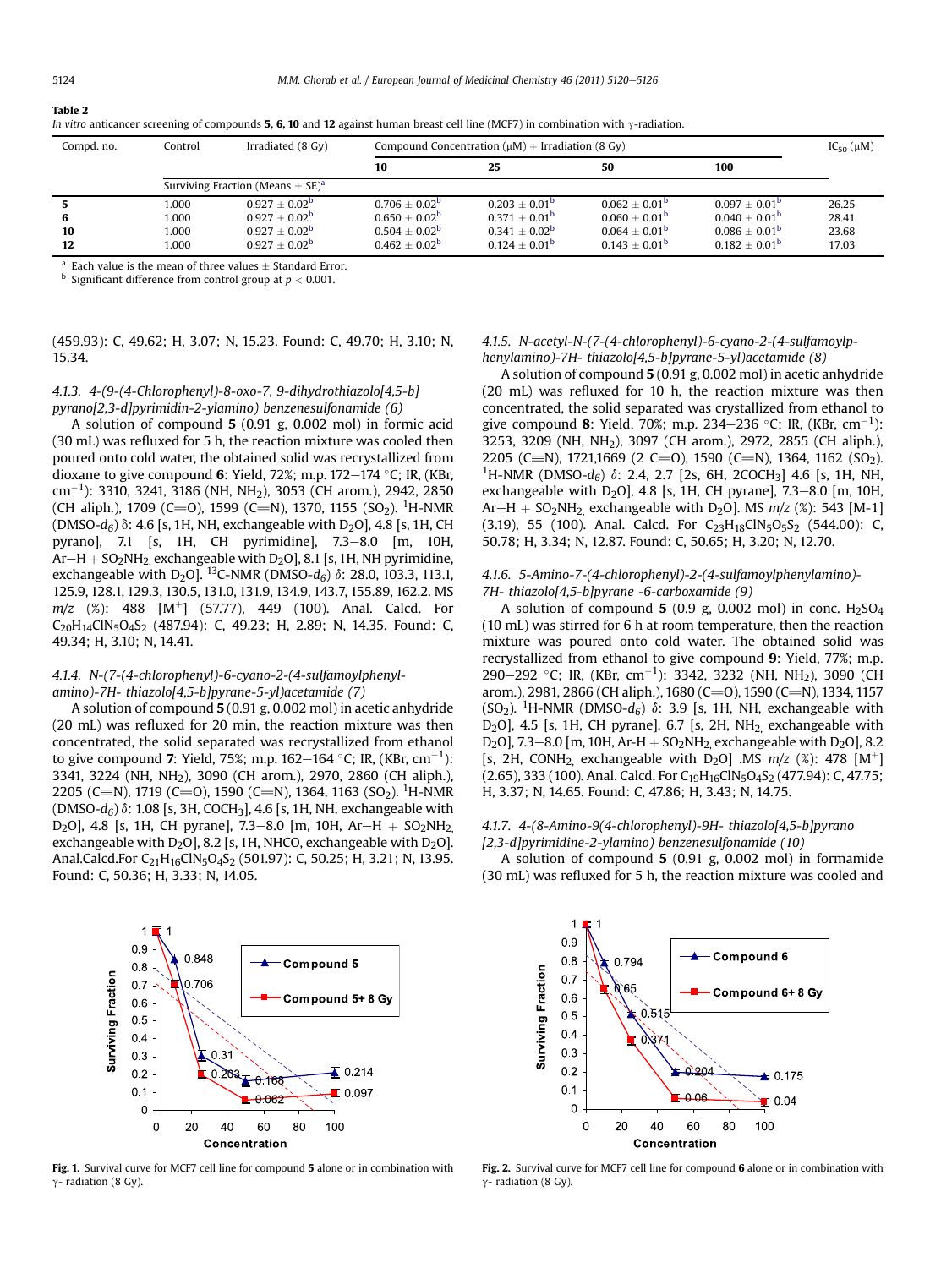

Fig. 3. Survival curve for MCF7 cell line for compound 10 alone or in combination with  $\gamma$ - radiation (8 Gy).

then poured onto cold water, the obtained solid was crystallized from dioxane to give compound **10**: Yield, 75%; m.p. 250–252 °C; IR, (KBr, cm $^{-1}$ ): 3330, 3270, 3209 (NH, NH $_2$ ), 3080 (CH arom.), 2989, 2870 (CH aliph.), 1619, 1595 (2 C=N), 1398, 1157 (SO<sub>2</sub>). <sup>1</sup>H-NMR (DMSO- $d_6$ )  $\delta$ : 3.9 [s, 1H, NH, exchangeable with D<sub>2</sub>O], 4.8 [s, 1H, CH pyrano], 7.3-8.0 [m, 10H, Ar-H +  $SO<sub>2</sub>NH<sub>2</sub>$  exchangeable with D<sub>2</sub>O], 8.2 [s, 1H, CH pyrimidine], 10.2 [s, 2H, NH<sub>2</sub>, exchangeable with  $D_2O$ ]. MS  $m/z$  (%): 487 [M<sup>+</sup>] (3.50), 125 (100). Anal. Calcd. For  $C_{20}H_{15}CN_6O_3S_2$  (486.95): C, 49.33; H, 3.10; N, 17.26. Found: C, 49.40; H, 3.24; N, 17.35.

# 4.1.8. 4-(5-(Arylideneamino)-7-(4-chlorophenyl)-6-cyano-7H-

thiazolo[4,5-b]pyrane -2-ylamino) benzenesulfonamide (11 and 12) A mixture of compound 5 (0.91 g, 0.002 mol) and benzaldehyde or p-chlorobenzaldehyde (0.002 mol) in 20 mL ethanol was refluxed for 5 h. The reaction mixture was then poured onto cold water, the obtained solid was recrystallized from dioxane to give compounds 11and 12 respectively.

# 4.1.8.1. 4-(5-(Benzylideneamino)-7-(4-chlorophenyl)-6-cyano-7H-

thiazolo[4,5-b]pyrane -2-ylamino) benzenesulfonamide (11). Yield, 80%; m.p. 260–262 °C; IR, (KBr, cm $^{-1}$ ): 3335, 3295, 3231 (NH, NH<sub>2</sub>), 3080 (CH arom.), 2947, 2850 (CH aliph.), 2194 (C=N), 1594 (C=N), 1327, 1153 (SO<sub>2</sub>). <sup>1</sup>H-NMR (DMSO- $d_6$ )  $\delta$ : 3.8 [s, 1H, NH, exchangeable with D<sub>2</sub>O], 4.5 [s, 1H, CH pyrane], 7.3–8.0 [m, 15H, Ar–H + SO<sub>2</sub>NH<sub>2</sub> exchangeable with D<sub>2</sub>O], 9.6 [s, 1H, N=CH]. MS  $m/z$  (%): 548 [M<sup>+</sup>] (0.76), 77 (100). Anal. Calcd. For C<sub>26</sub>H<sub>18</sub>ClN<sub>5</sub>O<sub>3</sub>S<sub>2</sub> (548.04): C, 56.98; H, 3.31; N, 12.78. Found: C, 56.81; H, 3.20; N, 12.58.



Fig. 4. Survival curve for MCF7 cell line for compound 12 alone or in combination with  $\gamma$ - radiation (8 Gy).

4.1.8.2. 4-(5-(4-Chlorobenzylideneamino)-7-(4-chlorophenyl)-6 cyano-7H- thiazolo[4,5-b]pyrane -2-ylamino)benzenesulfonamide (12). Yield, 78%; m.p. 223–225 °C; IR, (KBr, cm $^{-1}$ ): 3319, 3246, 3191 (NH, NH<sub>2</sub>), 3070 (CH arom.), 2940, 2830 (CH aliph.), 2202 (C=N), 1581 (C=N), 1331, 1153 (SO<sub>2</sub>). <sup>1</sup>H-NMR (DMSO-d<sub>6</sub>)  $\delta$ : 3.8 [s, 1H, NH<sub>1</sub> exchangeable with  $D_2O$ ], 4.5 [s, 1H, CH pyrane], 7.3–8.0 [m, 14H,  $Ar-H + SO<sub>2</sub>NH<sub>2</sub>$  exchangeable with D<sub>2</sub>O], 9.9 [s, 1H, N=CH]. <sup>13</sup>C-NMR (DMSO- $d_6$ )  $\delta$ : 31.5, 113.8, 117.3, 127.2, 129.1, 131.1, 132.5, 133.1, 134.4, 143.7, 157.7, 163.7.MS  $m/z$  (%): 582 [M<sup>+</sup>] (1.82), 101 (100). Anal. Calcd. For C<sub>26</sub>H<sub>17</sub>Cl<sub>2</sub>N<sub>5</sub>O<sub>3</sub>S<sub>2</sub> (582.48): C, 53.61; H, 2.94; N, 12.02. Found: C, 53.74; H, 3.15; N, 12.16.

4.1.9. 4-(5-(Benzylideneamino)-7-(4-chlorophenyl)-6-cyano-7Hthiazolo[4,5-b]pyrane -2-ylamino)benzenesulfonamide(13) and 4- (7-(4-chlorophenyl)-6-cyano-5-(4-methylbenzylideneamino)-7Hthiazolo[4,5-b]pyrane -2-ylamino)benzenesulfonamide (14)

A mixture of compound 5 (0.91 g, 0.002 mol) and the appropriate sulphonyl chloride derivative (0.002 mol) in benzene containing 3 drops of pyridine was refluxed for 8 h. The obtained solid was recrystallized from ethanol to give compounds 13 and 14 respectively.

4.1.9.1. 4-(5-(Benzylideneamino)-7-(4-chlorophenyl)-6-cyano-7Hthiazolo[4,5-b]pyrane -2-ylamino)benzenesulfonamide (13). Yield, 80%; m.p. 278–280 °C; IR, (KBr, cm<sup>-1</sup>): 3325, 3248, 3220 (NH, NH<sub>2</sub>), 3046 (CH arom.), 2930, 2870 (CH aliph.), 2194 (C=N), 1634 (C=N), 1325, 1156 (SO<sub>2</sub>). <sup>1</sup>H-NMR (DMSO- $d_6$ )  $\delta$ : 3.8 [s, 1H, NH, exchangeable with  $D_2O$ ], 4.5 [s, 1H, CH pyrane], 7.3-8.0 [m, 15H,  $Ar-H + SO<sub>2</sub>NH<sub>2</sub>$  exchangeable with D<sub>2</sub>O], 12.0 [s, 1H, NHSO<sub>2</sub>, exchangeable with D<sub>2</sub>O]. MS  $m/z$  (%): 600 [M<sup>+</sup>] (5.91), 56 (100). Anal. Calcd. For C<sub>25</sub>H<sub>18</sub>ClN<sub>5</sub>O<sub>5</sub>S<sub>3</sub> (600.09): C, 50.04; H, 3.02; N, 11.67. Found: C, 50.18; H, 3.17; N, 11.76.

#### 4.1.9.2. 4-(7-(4-Chlorophenyl)-6-cyano-5-(4-methylbenzylidene-

amino)-7H- thiazolo[4,5-b]pyrane -2-ylamino)benzenesulfonamide (14). Yield, 75%; m.p. 280–282 °C; IR, (KBr, cm $^{-1}$ ): 3325, 3250, 3215 (NH, NH<sub>2</sub>), 3090 (CH arom.), 2950, 2860 (CH aliph), 2203 (C=N), 1629 (C=N), 1327, 1157 (SO<sub>2</sub>). <sup>1</sup>H-NMR (DMSO-d<sub>6</sub>)  $\delta$ : 2.3 [s, 3H, CH<sub>3</sub>], 3.6 [s, 1H, NH, exchangeable with D<sub>2</sub>O], 4.7 [s, 1H, CH pyrane], 7.3–8.0 [m, 14H, Ar–H +  $SO<sub>2</sub>NH<sub>2</sub>$  exchangeable with D<sub>2</sub>O], 11.8 [s, 1H, NHSO<sub>2</sub>, exchangeable with D<sub>2</sub>O]. MS  $m/z$  (%): 613 [M-1] (11.34), 63 (100).Anal. Calcd. For C<sub>26</sub>H<sub>20</sub>ClN<sub>5</sub>O<sub>5</sub>S<sub>3</sub> (614.12): C, 50.85; H, 3.28; N, 11.40. Found: C, 50.63; H, 3.17; N, 11.30.

4.1.10. 4-(8-Amino-9(4-chlorophenyl)-6-oxo-5,9-dihydrothiazolo [4,5-b]pyrano[2,3-d]pyrimidine-2-yl amino) benzenesulfonamide (15) and 4-(8-amino-9(4-chlorophenyl)-6-thioxo-5,9 dihydrothiazolo[4,5-b]pyrano[2,3-d]pyrimidine-2-yl amino) benzenesulfonamide (16)

A mixture of compound 5 (0.91 g, 0.002 mol) and urea or thiourea (0.002 mol) was fused together in an oil bath at 250  $\degree$ C for 15 min, the fused mass was dissolved in dimethylformamide and poured onto cold water, the solid obtained was recrystallized from ethanol to give compounds 15 and 16 respectively:

4.1.10.1. 4-(8-Amino-9(4-chlorophenyl)-6-oxo-5,9-dihydrothiazolo [4,5-b]pyrano[2,3-d]pyrimidine-2-yl amino) benzenesulfonamide (15). Yield, 70%; m.p. 310–312 °C; IR, (KBr, cm $^{-1}$ ): 3327, 3260, 3184 (NH, NH<sub>2</sub>), 3080 (CH arom.), 2930, 2860 (CH aliph), 1690 (C=O), 1620 (C=N), 1327, 1153 (SO<sub>2</sub>). <sup>1</sup>H-NMR (DMSO-d<sub>6</sub>)  $\delta$ : 3.6 [s, 1H, NH<sub>1</sub> exchangeable with  $D_2O$ ], 4.8 [s, 1H, CH pyrane], 6.9 [s, 1H, NH pyrimidine, exchangeable with  $D_2O$ ],  $7.3-8.0$ [m, 10H,  $Ar-H + SO<sub>2</sub>NH<sub>2</sub>$ ], 10.6 [s, 2H, NH<sub>2</sub>, exchangeable with D<sub>2</sub>O]. MS  $m/z$ (%): 503 [M<sup>+</sup>] (4.92), 51 (100). Anal. Calcd. For C<sub>20</sub>H<sub>15</sub>ClN<sub>6</sub>O<sub>4</sub>S<sub>2</sub> (502.95): C, 47.76; H, 3.01; N,16.71. Found: C, 47.61; H, 2.88; N, 16.65.